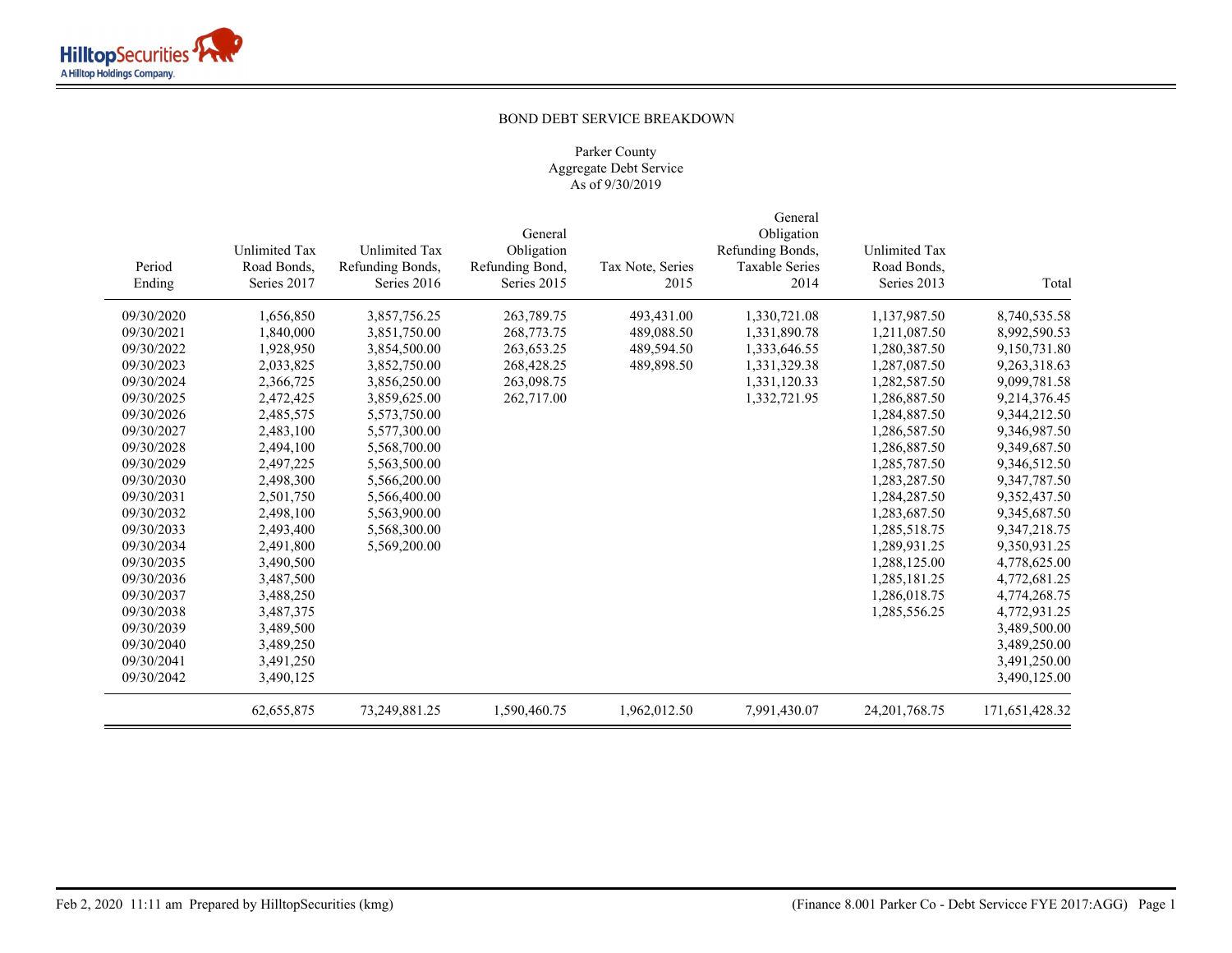| Period<br>Ending | Principal   | Interest        | Debt Service   |
|------------------|-------------|-----------------|----------------|
| 09/30/2020       | 3,965,000   | 4,775,535.58    | 8,740,535.58   |
| 09/30/2021       | 4,345,000   | 4,647,590.53    | 8,992,590.53   |
| 09/30/2022       | 4,670,000   | 4,480,731.80    | 9,150,731.80   |
| 09/30/2023       | 4,965,000   | 4,298,318.63    | 9,263,318.63   |
| 09/30/2024       | 4,995,000   | 4, 104, 781. 58 | 9,099,781.58   |
| 09/30/2025       | 5,315,000   | 3,899,376.45    | 9,214,376.45   |
| 09/30/2026       | 5,680,000   | 3,664,212.50    | 9,344,212.50   |
| 09/30/2027       | 5,935,000   | 3,411,987.50    | 9,346,987.50   |
| 09/30/2028       | 6,190,000   | 3,159,687.50    | 9,349,687.50   |
| 09/30/2029       | 6,450,000   | 2,896,512.50    | 9,346,512.50   |
| 09/30/2030       | 6,720,000   | 2,627,787.50    | 9,347,787.50   |
| 09/30/2031       | 7,005,000   | 2,347,437.50    | 9,352,437.50   |
| 09/30/2032       | 7,290,000   | 2,055,687.50    | 9,345,687.50   |
| 09/30/2033       | 7,585,000   | 1,762,218.75    | 9,347,218.75   |
| 09/30/2034       | 7.890,000   | 1,460,931.25    | 9,350,931.25   |
| 09/30/2035       | 3,550,000   | 1,228,625.00    | 4,778,625.00   |
| 09/30/2036       | 3,705,000   | 1,067,681.25    | 4,772,681.25   |
| 09/30/2037       | 3,875,000   | 899,268.75      | 4,774,268.75   |
| 09/30/2038       | 4,050,000   | 722,931.25      | 4,772,931.25   |
| 09/30/2039       | 2,930,000   | 559,500.00      | 3,489,500.00   |
| 09/30/2040       | 3,080,000   | 409,250.00      | 3,489,250.00   |
| 09/30/2041       | 3,240,000   | 251,250.00      | 3,491,250.00   |
| 09/30/2042       | 3,405,000   | 85,125.00       | 3,490,125.00   |
|                  | 116,835,000 | 54,816,428.32   | 171,651,428.32 |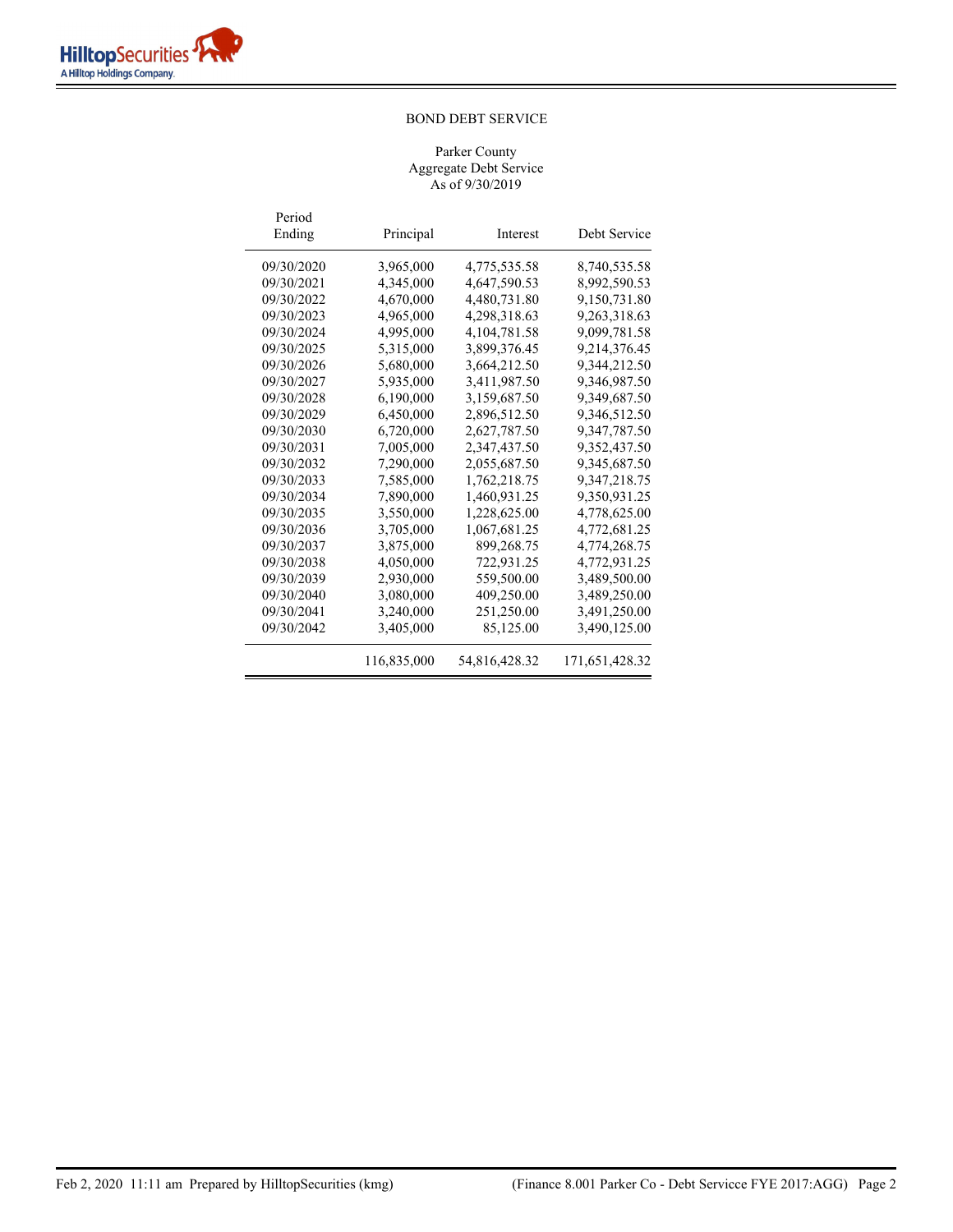| Period                   |           |              |                          | Annual       |
|--------------------------|-----------|--------------|--------------------------|--------------|
| Ending                   | Principal | Interest     | Debt Service             | Debt Service |
| 12/15/2019               | 460,000   | 19,038.50    | 479,038.50               |              |
| 02/15/2020               | 3,505,000 | 2,393,218.60 | 5,898,218.60             |              |
| 06/15/2020               |           | 14,392.50    | 14,392.50                |              |
| 08/15/2020               |           | 2,348,885.98 | 2,348,885.98             |              |
| 09/30/2020               |           |              |                          | 8,740,535.58 |
| 12/15/2020               | 465,000   | 14,392.50    | 479,392.50               |              |
| 02/15/2021               | 3,880,000 | 2,348,885.98 | 6,228,885.98             |              |
|                          |           | 9,696.00     |                          |              |
| 06/15/2021<br>08/15/2021 |           | 2,274,616.05 | 9,696.00<br>2,274,616.05 |              |
| 09/30/2021               |           |              |                          |              |
| 12/15/2021               |           | 9,696.00     | 484,696.00               | 8,992,590.53 |
|                          | 475,000   |              |                          |              |
| 02/15/2022               | 4,195,000 | 2,274,616.05 | 6,469,616.05             |              |
| 06/15/2022               |           | 4,898.50     | 4,898.50                 |              |
| 08/15/2022               |           | 2,191,521.25 | 2,191,521.25             |              |
| 09/30/2022               |           |              |                          | 9,150,731.80 |
| 12/15/2022               | 485,000   | 4,898.50     | 489,898.50               |              |
| 02/15/2023               | 4,480,000 | 2,191,521.25 | 6,671,521.25             |              |
| 08/15/2023               |           | 2,101,898.88 | 2,101,898.88             |              |
| 09/30/2023               |           |              |                          | 9,263,318.63 |
| 02/15/2024               | 4,995,000 | 2,101,898.88 | 7,096,898.88             |              |
| 08/15/2024               |           | 2,002,882.70 | 2,002,882.70             |              |
| 09/30/2024               |           |              |                          | 9,099,781.58 |
| 02/15/2025               | 5,315,000 | 2,002,882.70 | 7,317,882.70             |              |
| 08/15/2025               |           | 1,896,493.75 | 1,896,493.75             |              |
| 09/30/2025               |           |              |                          | 9,214,376.45 |
| 02/15/2026               | 5,680,000 | 1,896,493.75 | 7,576,493.75             |              |
| 08/15/2026               |           | 1,767,718.75 | 1,767,718.75             |              |
| 09/30/2026               |           |              |                          | 9,344,212.50 |
| 02/15/2027               | 5,935,000 | 1,767,718.75 | 7,702,718.75             |              |
| 08/15/2027               |           | 1,644,268.75 | 1,644,268.75             |              |
| 09/30/2027               |           |              |                          | 9,346,987.50 |
| 02/15/2028               | 6,190,000 | 1,644,268.75 | 7,834,268.75             |              |
| 08/15/2028               |           | 1,515,418.75 | 1,515,418.75             |              |
| 09/30/2028               |           |              |                          | 9,349,687.50 |
| 02/15/2029               | 6,450,000 | 1,515,418.75 | 7,965,418.75             |              |
| 08/15/2029               |           | 1,381,093.75 | 1,381,093.75             |              |
| 09/30/2029               |           |              |                          | 9,346,512.50 |
| 02/15/2030               | 6,720,000 | 1,381,093.75 | 8,101,093.75             |              |
| 08/15/2030               |           | 1,246,693.75 | 1,246,693.75             |              |
| 09/30/2030               |           |              |                          | 9,347,787.50 |
| 02/15/2031               | 7,005,000 | 1,246,693.75 | 8,251,693.75             |              |
| 08/15/2031               |           | 1,100,743.75 | 1,100,743.75             |              |
| 09/30/2031               |           |              |                          | 9,352,437.50 |
| 02/15/2032               | 7,290,000 | 1,100,743.75 | 8,390,743.75             |              |
| 08/15/2032               |           | 954,943.75   | 954,943.75               |              |
| 09/30/2032               |           |              |                          | 9,345,687.50 |
| 02/15/2033               | 7,585,000 | 954,943.75   | 8,539,943.75             |              |
| 08/15/2033               |           | 807,275.00   | 807,275.00               |              |
| 09/30/2033               |           |              |                          | 9,347,218.75 |
| 02/15/2034               | 7,890,000 | 807,275.00   | 8,697,275.00             |              |
| 08/15/2034               |           | 653,656.25   | 653, 656.25              |              |
| 09/30/2034               |           |              |                          | 9,350,931.25 |
| 02/15/2035               | 3,550,000 | 653, 656.25  | 4,203,656.25             |              |
| 08/15/2035               |           | 574,968.75   | 574,968.75               |              |
|                          |           |              |                          |              |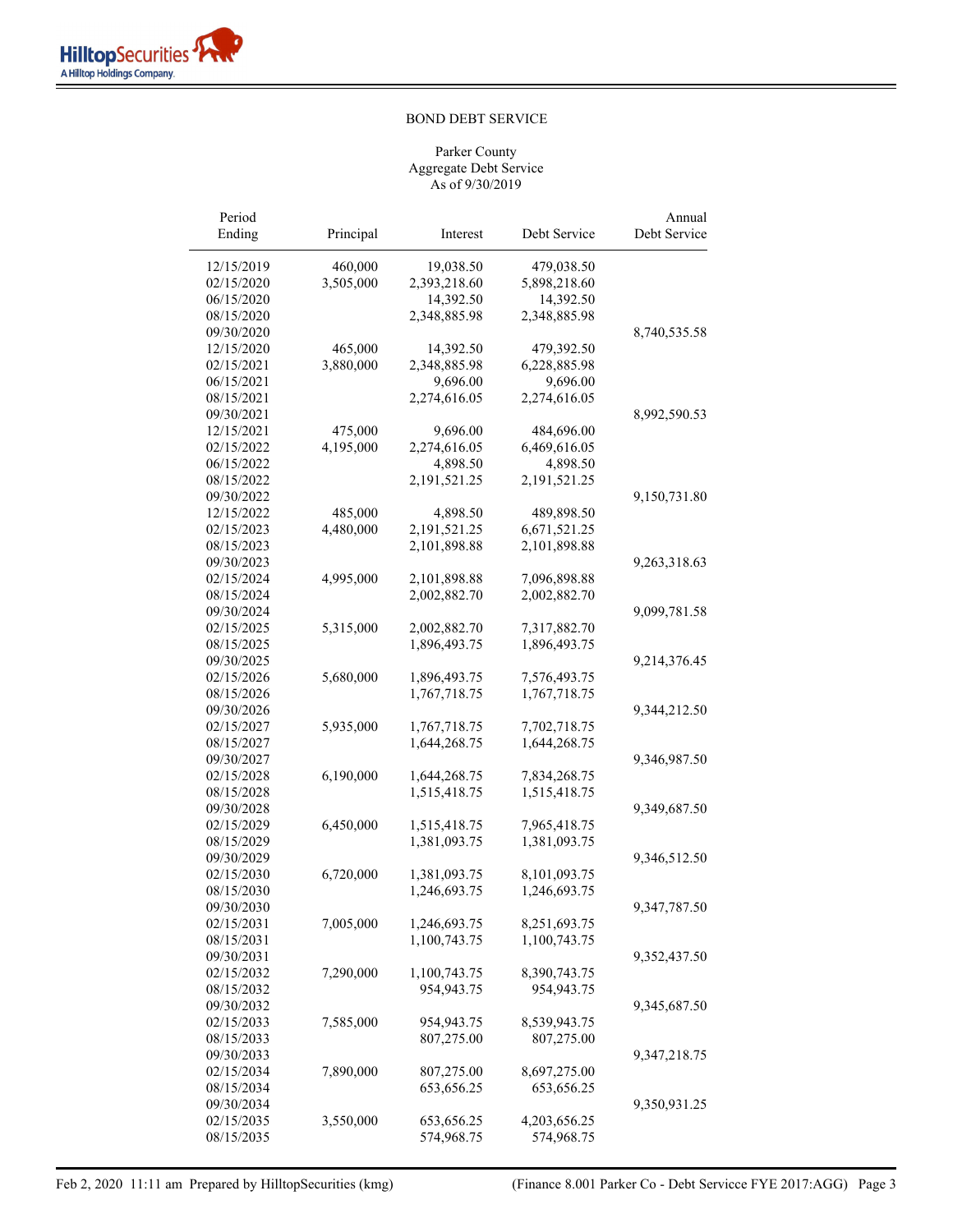| Period<br>Ending | Principal   | Interest      | Debt Service   | Annual<br>Debt Service |
|------------------|-------------|---------------|----------------|------------------------|
| 09/30/2035       |             |               |                | 4,778,625.00           |
| 02/15/2036       | 3,705,000   | 574,968.75    | 4,279,968.75   |                        |
| 08/15/2036       |             | 492,712.50    | 492,712.50     |                        |
| 09/30/2036       |             |               |                | 4,772,681.25           |
| 02/15/2037       | 3,875,000   | 492,712.50    | 4,367,712.50   |                        |
| 08/15/2037       |             | 406,556.25    | 406,556.25     |                        |
| 09/30/2037       |             |               |                | 4,774,268.75           |
| 02/15/2038       | 4,050,000   | 406,556.25    | 4,456,556.25   |                        |
| 08/15/2038       |             | 316,375.00    | 316,375.00     |                        |
| 09/30/2038       |             |               |                | 4,772,931.25           |
| 02/15/2039       | 2,930,000   | 316,375.00    | 3,246,375.00   |                        |
| 08/15/2039       |             | 243,125.00    | 243,125.00     |                        |
| 09/30/2039       |             |               |                | 3,489,500.00           |
| 02/15/2040       | 3,080,000   | 243,125.00    | 3,323,125.00   |                        |
| 08/15/2040       |             | 166,125.00    | 166,125.00     |                        |
| 09/30/2040       |             |               |                | 3,489,250.00           |
| 02/15/2041       | 3,240,000   | 166,125.00    | 3,406,125.00   |                        |
| 08/15/2041       |             | 85,125.00     | 85,125.00      |                        |
| 09/30/2041       |             |               |                | 3,491,250.00           |
| 02/15/2042       | 3,405,000   | 85,125.00     | 3,490,125.00   |                        |
| 09/30/2042       |             |               |                | 3,490,125.00           |
|                  | 116,835,000 | 54,816,428.32 | 171,651,428.32 | 171,651,428.32         |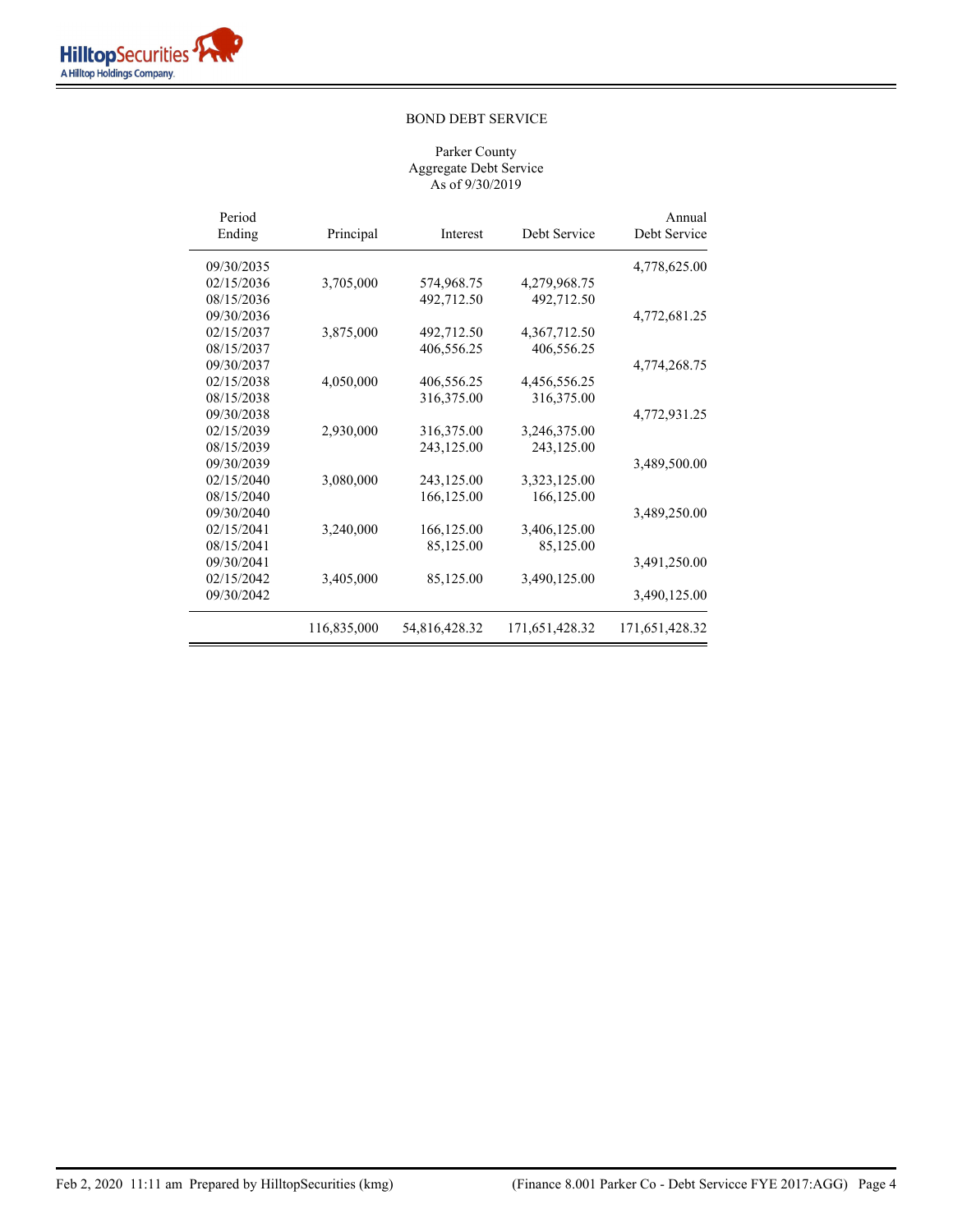| Period<br>Ending         | Principal | Interest           | Debt<br>Service | Annual<br>Debt<br>Service |
|--------------------------|-----------|--------------------|-----------------|---------------------------|
|                          |           |                    |                 |                           |
| 02/15/2020<br>08/15/2020 |           | 828,425<br>828,425 | 828,425         |                           |
|                          |           |                    | 828,425         |                           |
| 09/30/2020<br>02/15/2021 | 185,000   | 828,425            | 1,013,425       | 1,656,850                 |
| 08/15/2021               |           | 826,575            | 826,575         |                           |
| 09/30/2021               |           |                    |                 | 1,840,000                 |
| 02/15/2022               | 280,000   | 826,575            | 1,106,575       |                           |
| 08/15/2022               |           | 822,375            | 822,375         |                           |
| 09/30/2022               |           |                    |                 | 1,928,950                 |
| 02/15/2023               | 395,000   | 822,375            | 1,217,375       |                           |
| 08/15/2023               |           | 816,450            | 816,450         |                           |
| 09/30/2023               |           |                    |                 | 2,033,825                 |
| 02/15/2024               | 745,000   | 816,450            | 1,561,450       |                           |
| 08/15/2024               |           | 805,275            | 805,275         |                           |
| 09/30/2024               |           |                    |                 | 2,366,725                 |
| 02/15/2025               | 875,000   | 805,275            | 1,680,275       |                           |
| 08/15/2025               |           | 792,150            | 792,150         |                           |
| 09/30/2025               |           |                    |                 | 2,472,425                 |
| 02/15/2026               | 915,000   | 792,150            | 1,707,150       |                           |
| 08/15/2026               |           | 778,425            | 778,425         |                           |
| 09/30/2026               |           |                    |                 | 2,485,575                 |
| 02/15/2027               | 950,000   | 778,425            | 1,728,425       |                           |
| 08/15/2027               |           | 754,675            | 754,675         |                           |
| 09/30/2027               |           |                    |                 | 2,483,100                 |
| 02/15/2028               | 1,010,000 | 754,675            | 1,764,675       |                           |
| 08/15/2028               |           | 729,425            | 729,425         |                           |
| 09/30/2028               |           |                    |                 | 2,494,100                 |
| 02/15/2029               | 1,065,000 | 729,425            | 1,794,425       |                           |
| 08/15/2029               |           | 702,800            | 702,800         |                           |
| 09/30/2029               |           |                    |                 | 2,497,225                 |
| 02/15/2030               | 1,115,000 | 702,800            | 1,817,800       |                           |
| 08/15/2030               |           | 680,500            | 680,500         |                           |
| 09/30/2030               |           |                    |                 | 2,498,300                 |
| 02/15/2031               | 1,170,000 | 680,500            | 1,850,500       |                           |
| 08/15/2031               |           | 651,250            | 651,250         |                           |
| 09/30/2031               |           |                    |                 | 2,501,750                 |
| 02/15/2032<br>08/15/2032 | 1,220,000 | 651,250            | 1,871,250       |                           |
| 09/30/2032               |           | 626,850            | 626,850         |                           |
| 02/15/2033               | 1,265,000 | 626,850            | 1,891,850       | 2,498,100                 |
| 08/15/2033               |           | 601,550            | 601,550         |                           |
| 09/30/2033               |           |                    |                 | 2,493,400                 |
| 02/15/2034               | 1,315,000 | 601,550            | 1,916,550       |                           |
| 08/15/2034               |           | 575,250            | 575,250         |                           |
| 09/30/2034               |           |                    |                 | 2,491,800                 |
| 02/15/2035               | 2,400,000 | 575,250            | 2,975,250       |                           |
| 08/15/2035               |           | 515,250            | 515,250         |                           |
| 09/30/2035               |           |                    |                 | 3,490,500                 |
| 02/15/2036               | 2,520,000 | 515,250            | 3,035,250       |                           |
| 08/15/2036               |           | 452,250            | 452,250         |                           |
| 09/30/2036               |           |                    |                 | 3,487,500                 |
| 02/15/2037               | 2,650,000 | 452,250            | 3,102,250       |                           |
| 08/15/2037               |           | 386,000            | 386,000         |                           |
| 09/30/2037               |           |                    |                 | 3,488,250                 |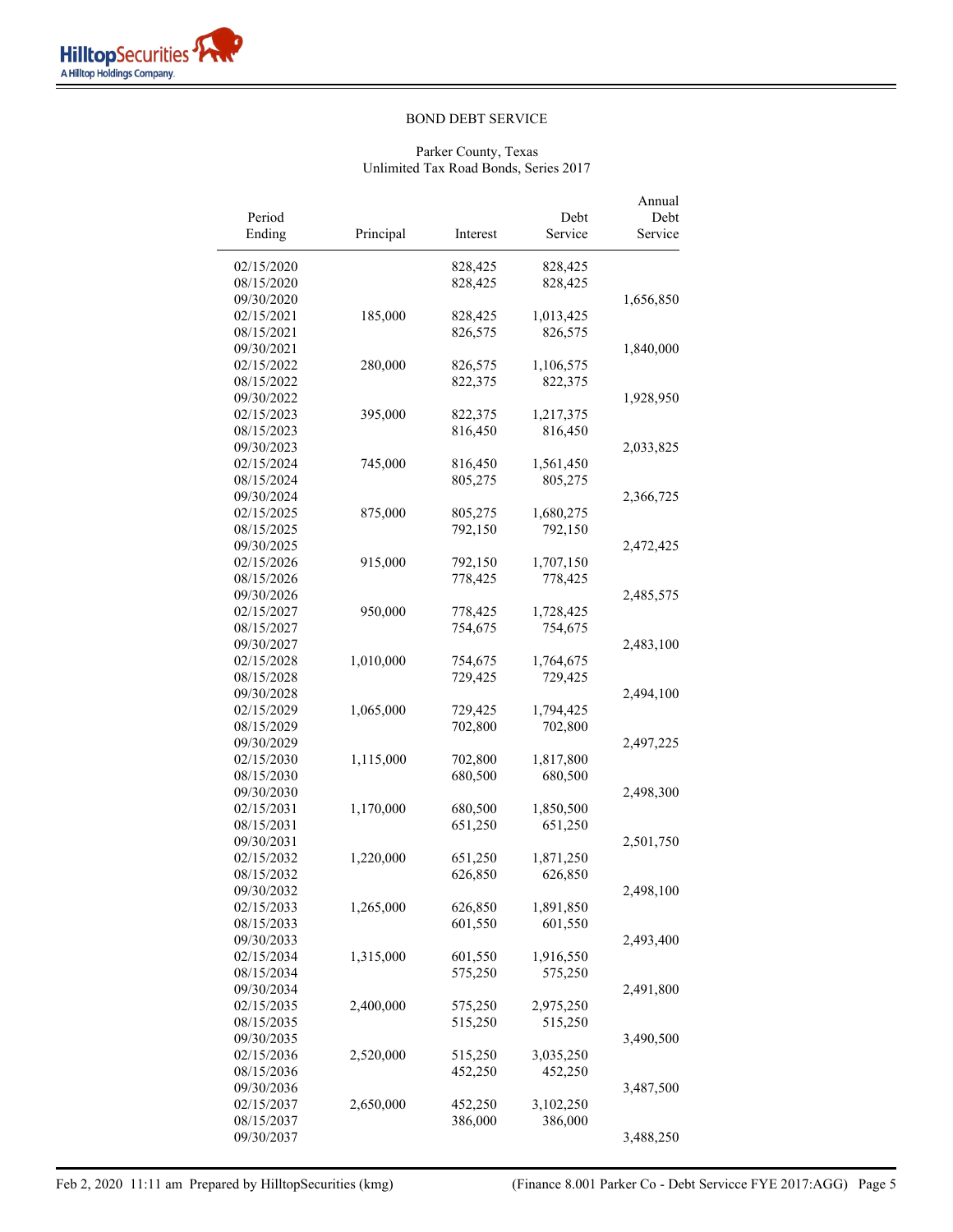| Annual<br>Debt<br>Service | Debt<br>Service | Interest   | Principal  | Period<br>Ending |
|---------------------------|-----------------|------------|------------|------------------|
|                           | 3,171,000       | 386,000    | 2,785,000  | 02/15/2038       |
|                           | 316,375         | 316,375    |            | 08/15/2038       |
| 3,487,375                 |                 |            |            | 09/30/2038       |
|                           | 3,246,375       | 316,375    | 2,930,000  | 02/15/2039       |
|                           | 243,125         | 243,125    |            | 08/15/2039       |
| 3,489,500                 |                 |            |            | 09/30/2039       |
|                           | 3,323,125       | 243,125    | 3,080,000  | 02/15/2040       |
|                           | 166,125         | 166,125    |            | 08/15/2040       |
| 3,489,250                 |                 |            |            | 09/30/2040       |
|                           | 3,406,125       | 166,125    | 3,240,000  | 02/15/2041       |
|                           | 85,125          | 85,125     |            | 08/15/2041       |
| 3,491,250                 |                 |            |            | 09/30/2041       |
|                           | 3,490,125       | 85,125     | 3,405,000  | 02/15/2042       |
| 3,490,125                 |                 |            |            | 09/30/2042       |
| 62,655,875                | 62,655,875      | 27,140,875 | 35,515,000 |                  |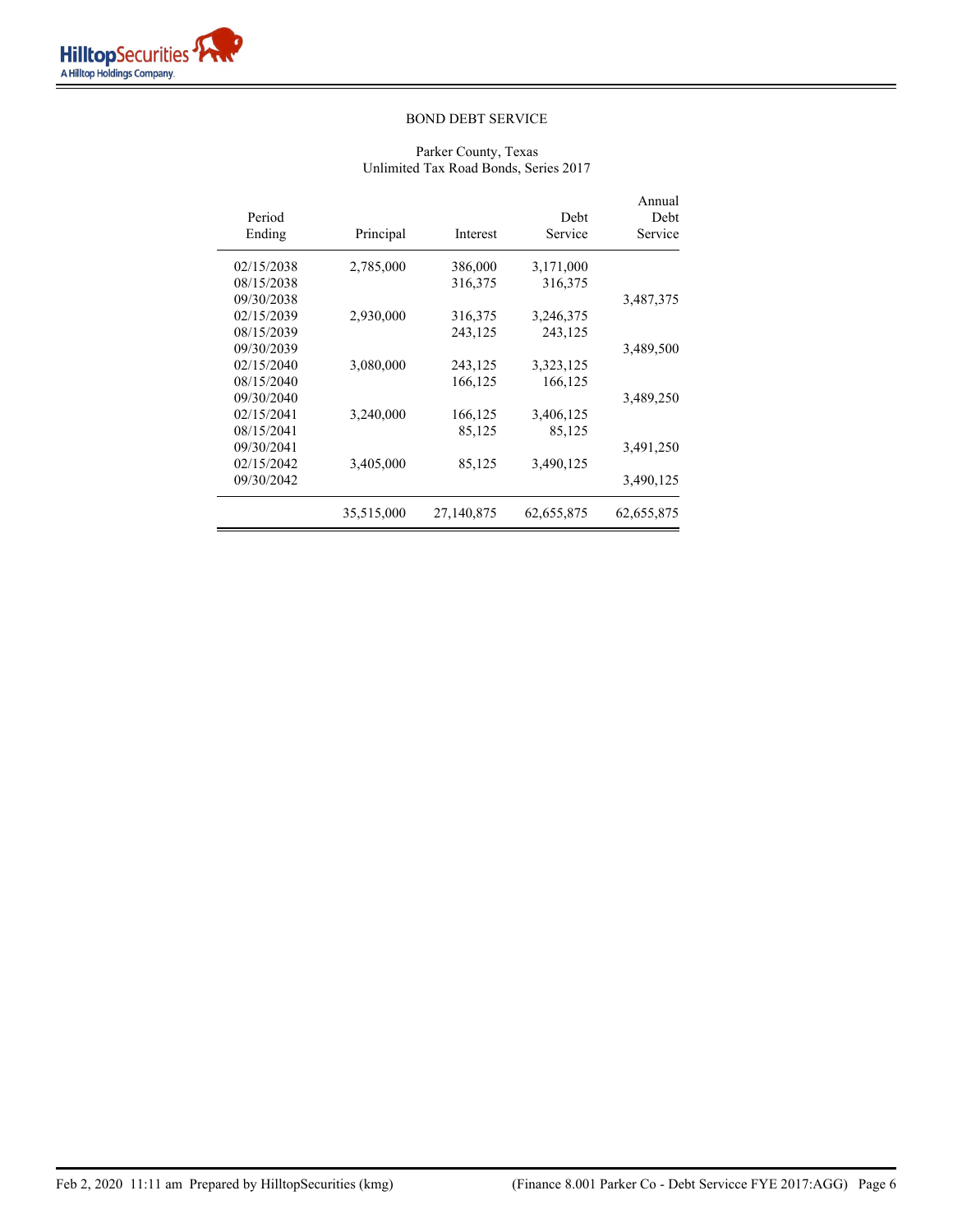| Period<br>Ending | Principal  | Interest                 | Debt Service               | Annual<br>Debt Service |
|------------------|------------|--------------------------|----------------------------|------------------------|
| 02/15/2020       | 1,645,000  | 1,115,631.25             | 2,760,631.25               |                        |
| 08/15/2020       |            | 1,097,125.00             | 1,097,125.00               |                        |
| 09/30/2020       |            |                          |                            | 3,857,756.25           |
| 02/15/2021       | 1,700,000  | 1,097,125.00             | 2,797,125.00               |                        |
| 08/15/2021       |            | 1,054,625.00             | 1,054,625.00               |                        |
| 09/30/2021       |            |                          |                            | 3,851,750.00           |
| 02/15/2022       | 1,790,000  | 1,054,625.00             | 2,844,625.00               |                        |
| 08/15/2022       |            | 1,009,875.00             | 1,009,875.00               |                        |
| 09/30/2022       |            |                          |                            | 3,854,500.00           |
| 02/15/2023       | 1,880,000  | 1,009,875.00             | 2,889,875.00               |                        |
| 08/15/2023       |            | 962,875.00               | 962,875.00                 |                        |
| 09/30/2023       |            |                          |                            | 3,852,750.00           |
| 02/15/2024       | 1,980,000  | 962,875.00               | 2,942,875.00               |                        |
| 08/15/2024       |            | 913,375.00               | 913,375.00                 |                        |
| 09/30/2024       |            |                          |                            | 3,856,250.00           |
| 02/15/2025       | 2,085,000  | 913,375.00               | 2,998,375.00               |                        |
| 08/15/2025       |            | 861,250.00               | 861,250.00                 |                        |
| 09/30/2025       |            |                          |                            | 3,859,625.00           |
| 02/15/2026       | 3,950,000  | 861,250.00               | 4,811,250.00               |                        |
| 08/15/2026       |            | 762,500.00               | 762,500.00                 |                        |
| 09/30/2026       |            |                          |                            | 5,573,750.00           |
| 02/15/2027       | 4,135,000  | 762,500.00               | 4,897,500.00               |                        |
| 08/15/2027       |            | 679,800.00               | 679,800.00                 |                        |
| 09/30/2027       |            |                          |                            | 5,577,300.00           |
| 02/15/2028       | 4,295,000  | 679,800.00               | 4,974,800.00               |                        |
| 08/15/2028       |            | 593,900.00               | 593,900.00                 |                        |
| 09/30/2028       |            |                          |                            | 5,568,700.00           |
| 02/15/2029       | 4,465,000  | 593,900.00               | 5,058,900.00               |                        |
| 08/15/2029       |            | 504,600.00               | 504,600.00                 |                        |
| 09/30/2029       |            |                          |                            | 5,563,500.00           |
| 02/15/2030       | 4,650,000  | 504,600.00               | 5,154,600.00               |                        |
| 08/15/2030       |            | 411,600.00               | 411,600.00                 |                        |
| 09/30/2030       |            |                          |                            |                        |
| 02/15/2031       | 4,840,000  |                          |                            | 5,566,200.00           |
| 08/15/2031       |            | 411,600.00<br>314,800.00 | 5,251,600.00<br>314,800.00 |                        |
| 09/30/2031       |            |                          |                            |                        |
| 02/15/2032       | 5,035,000  | 314,800.00               |                            | 5,566,400.00           |
| 08/15/2032       |            | 214,100.00               | 5,349,800.00<br>214,100.00 |                        |
| 09/30/2032       |            |                          |                            |                        |
|                  |            |                          |                            | 5,563,900.00           |
| 02/15/2033       | 5,245,000  | 214,100.00               | 5,459,100.00               |                        |
| 08/15/2033       |            | 109,200.00               | 109,200.00                 |                        |
| 09/30/2033       |            |                          |                            | 5,568,300.00           |
| 02/15/2034       | 5,460,000  | 109,200.00               | 5,569,200.00               |                        |
| 09/30/2034       |            |                          |                            | 5,569,200.00           |
|                  | 53,155,000 | 20,094,881.25            | 73,249,881.25              | 73,249,881.25          |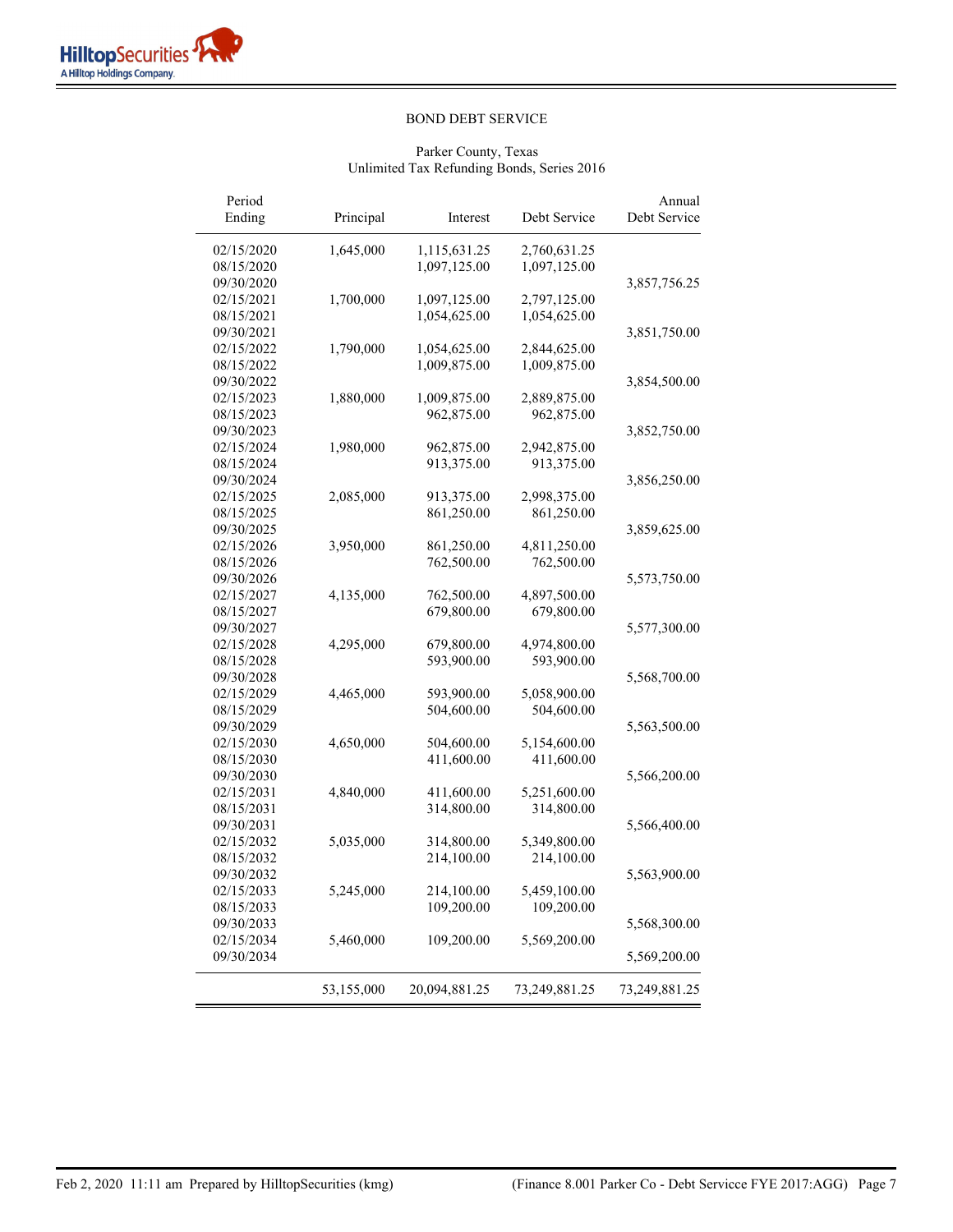| Period<br>Ending | Principal | Interest  | Debt Service | Annual<br>Debt Service |
|------------------|-----------|-----------|--------------|------------------------|
| 02/15/2020       | 235,000   | 15,622.75 | 250,622.75   |                        |
| 08/15/2020       |           | 13,167.00 | 13,167.00    |                        |
| 09/30/2020       |           |           |              | 263,789.75             |
| 02/15/2021       | 245,000   | 13,167.00 | 258,167.00   |                        |
| 08/15/2021       |           | 10,606.75 | 10,606.75    |                        |
| 09/30/2021       |           |           |              | 268,773.75             |
| 02/15/2022       | 245,000   | 10,606.75 | 255,606.75   |                        |
| 08/15/2022       |           | 8,046.50  | 8,046.50     |                        |
| 09/30/2022       |           |           |              | 263,653.25             |
| 02/15/2023       | 255,000   | 8,046.50  | 263,046.50   |                        |
| 08/15/2023       |           | 5,381.75  | 5,381.75     |                        |
| 09/30/2023       |           |           |              | 268,428.25             |
| 02/15/2024       | 255,000   | 5,381.75  | 260,381.75   |                        |
| 08/15/2024       |           | 2,717.00  | 2,717.00     |                        |
| 09/30/2024       |           |           |              | 263,098.75             |
| 02/15/2025       | 260,000   | 2,717.00  | 262,717.00   |                        |
| 09/30/2025       |           |           |              | 262,717.00             |
|                  | 1,495,000 | 95,460.75 | 1,590,460.75 | 1,590,460.75           |

# Parker County, Texas General Obligation Refunding Bond, Series 2015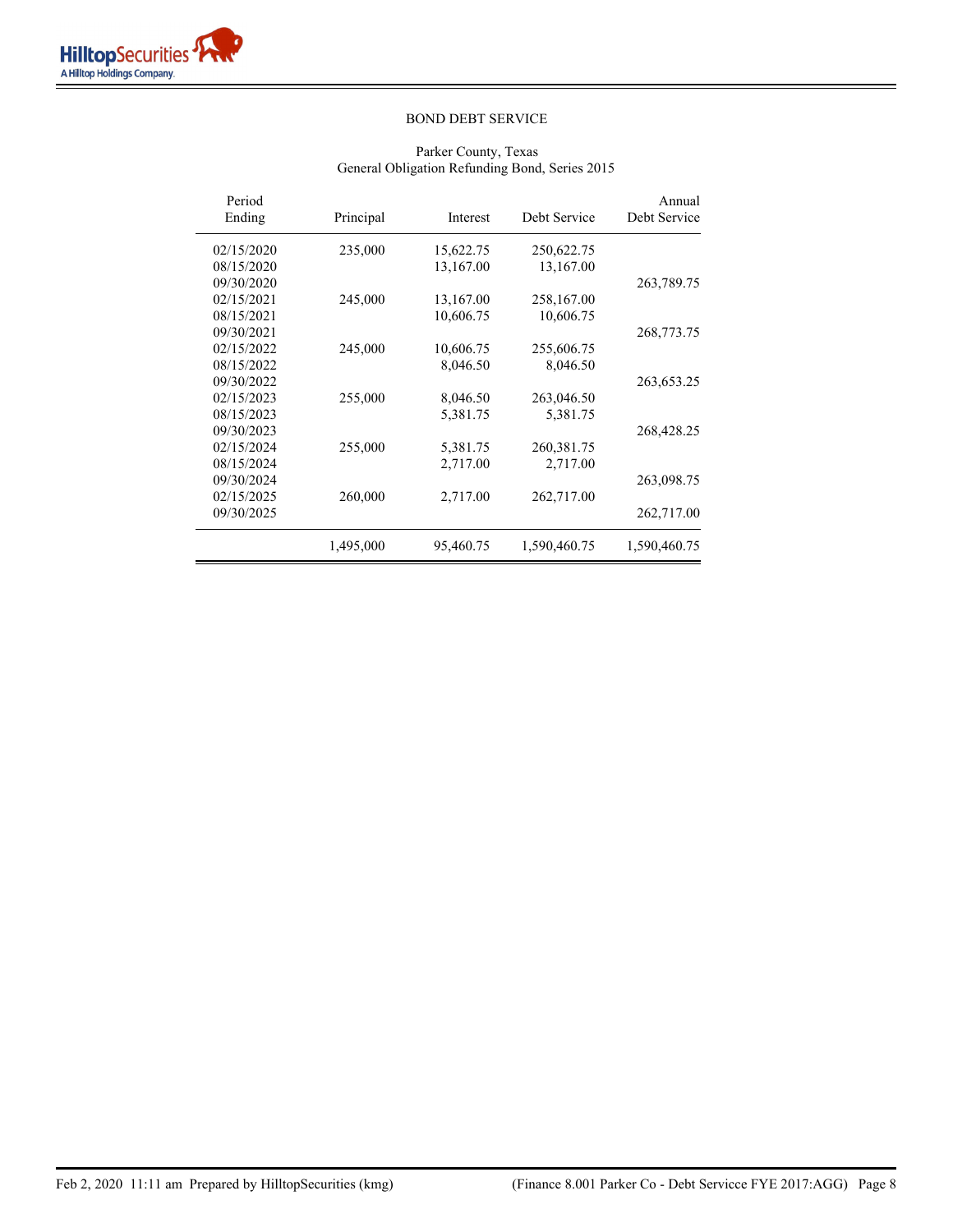Parker County, Texas Tax Note, Series 2015

| Period<br>Ending | Principal | Interest  | Debt Service | Annual<br>Debt Service |
|------------------|-----------|-----------|--------------|------------------------|
| 12/15/2019       | 460,000   | 19,038.50 | 479,038.50   |                        |
| 06/15/2020       |           | 14,392.50 | 14,392.50    |                        |
| 09/30/2020       |           |           |              | 493,431.00             |
| 12/15/2020       | 465,000   | 14,392.50 | 479,392.50   |                        |
| 06/15/2021       |           | 9,696.00  | 9,696.00     |                        |
| 09/30/2021       |           |           |              | 489,088.50             |
| 12/15/2021       | 475,000   | 9,696.00  | 484,696.00   |                        |
| 06/15/2022       |           | 4.898.50  | 4,898.50     |                        |
| 09/30/2022       |           |           |              | 489,594.50             |
| 12/15/2022       | 485,000   | 4,898.50  | 489,898.50   |                        |
| 09/30/2023       |           |           |              | 489,898.50             |
|                  | 1,885,000 | 77,012.50 | 1,962,012.50 | 1,962,012.50           |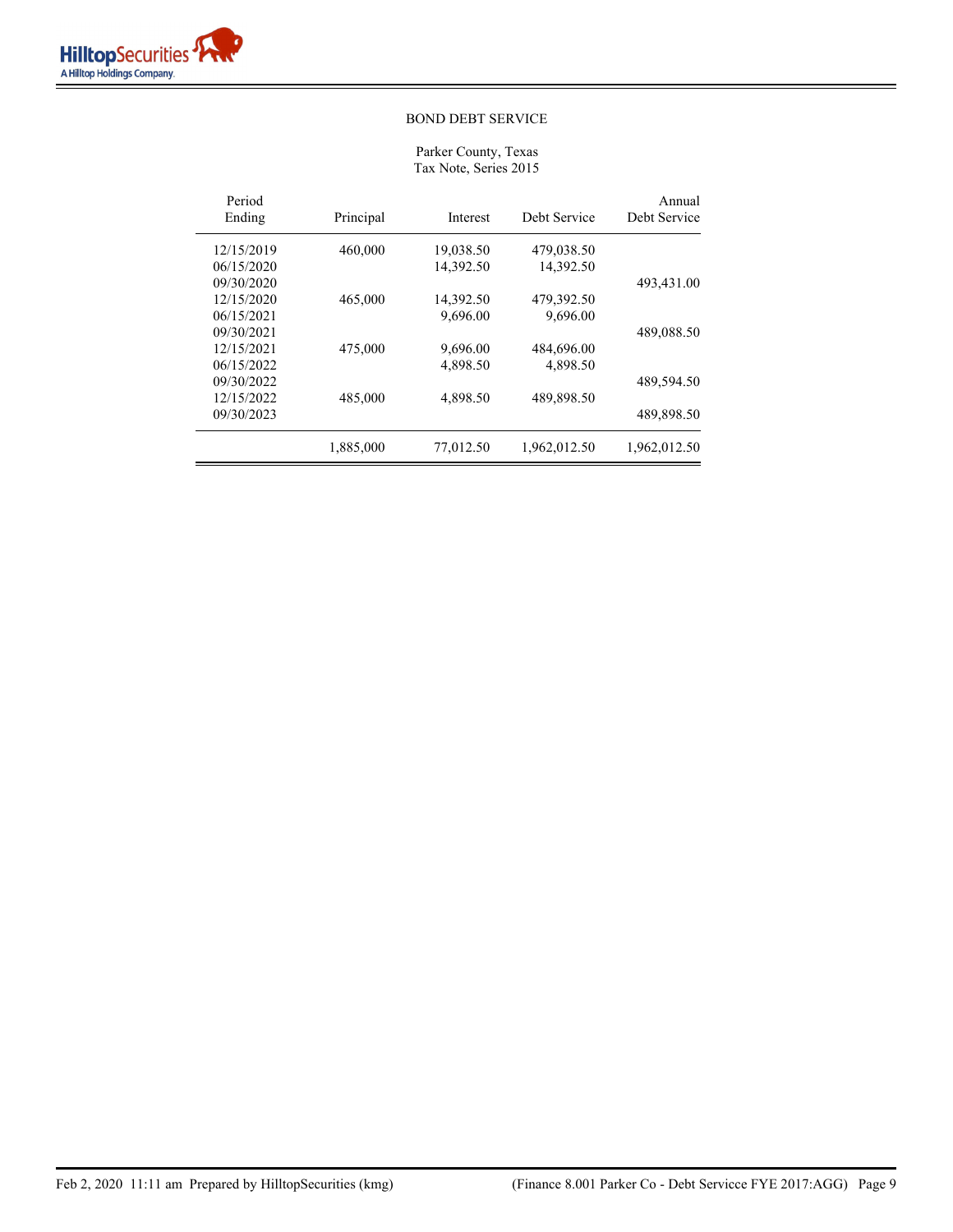| Period<br>Ending | Principal | Interest   | Debt Service | Annual<br>Debt Service |
|------------------|-----------|------------|--------------|------------------------|
| 02/15/2020       | 1,125,000 | 109,545.85 | 1,234,545.85 |                        |
| 08/15/2020       |           | 96,175.23  | 96,175.23    |                        |
| 09/30/2020       |           |            |              | 1,330,721.08           |
| 02/15/2021       | 1,155,000 | 96,175.23  | 1,251,175.23 |                        |
| 08/15/2021       |           | 80,715.55  | 80,715.55    |                        |
| 09/30/2021       |           |            |              | 1,331,890.78           |
| 02/15/2022       | 1,190,000 | 80,715.55  | 1,270,715.55 |                        |
| 08/15/2022       |           | 62,931.00  | 62,931.00    |                        |
| 09/30/2022       |           |            |              | 1,333,646.55           |
| 02/15/2023       | 1,225,000 | 62,931.00  | 1,287,931.00 |                        |
| 08/15/2023       |           | 43,398.38  | 43,398.38    |                        |
| 09/30/2023       |           |            |              | 1,331,329.38           |
| 02/15/2024       | 1,265,000 | 43,398.38  | 1,308,398.38 |                        |
| 08/15/2024       |           | 22,721.95  | 22,721.95    |                        |
| 09/30/2024       |           |            |              | 1,331,120.33           |
| 02/15/2025       | 1,310,000 | 22,721.95  | 1,332,721.95 |                        |
| 09/30/2025       |           |            |              | 1,332,721.95           |
|                  | 7,270,000 | 721,430.07 | 7,991,430.07 | 7,991,430.07           |

# Parker County, Texas General Obligation Refunding Bonds, Taxable Series 2014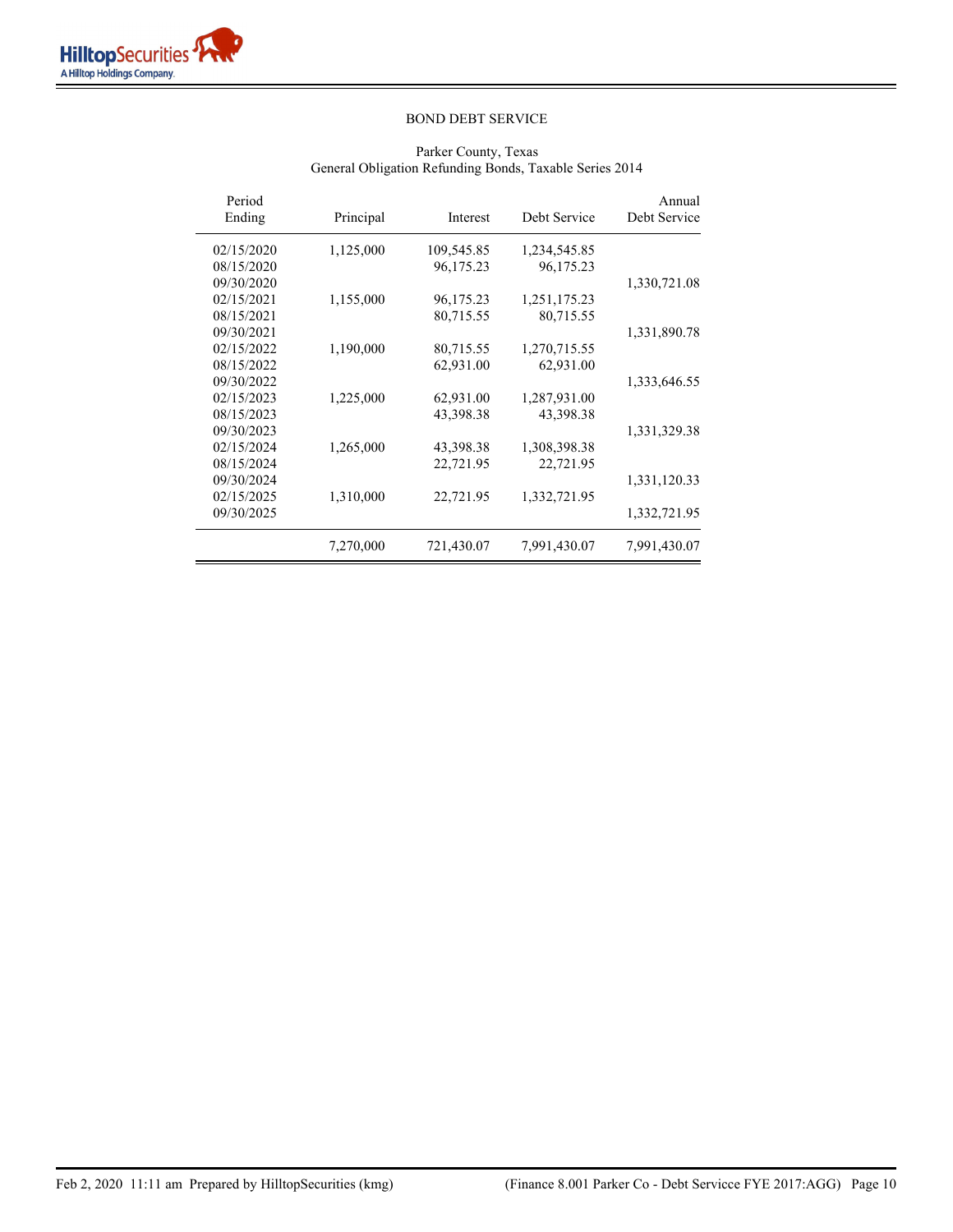$\overline{a}$ 

# BOND DEBT SERVICE

| Period<br>Ending | Principal | Interest   | Debt Service | Annual<br>Debt Service |
|------------------|-----------|------------|--------------|------------------------|
| 02/15/2020       | 500,000   | 323,993.75 | 823,993.75   |                        |
| 08/15/2020       |           | 313,993.75 | 313,993.75   |                        |
| 09/30/2020       |           |            |              | 1,137,987.50           |
| 02/15/2021       | 595,000   | 313,993.75 | 908,993.75   |                        |
| 08/15/2021       |           | 302,093.75 | 302,093.75   |                        |
| 09/30/2021       |           |            |              | 1,211,087.50           |
| 02/15/2022       | 690,000   | 302,093.75 | 992,093.75   |                        |
| 08/15/2022       |           | 288,293.75 | 288,293.75   |                        |
| 09/30/2022       |           |            |              | 1,280,387.50           |
| 02/15/2023       | 725,000   | 288,293.75 | 1,013,293.75 |                        |
| 08/15/2023       |           | 273,793.75 | 273,793.75   |                        |
| 09/30/2023       |           |            |              | 1,287,087.50           |
| 02/15/2024       | 750,000   | 273,793.75 | 1,023,793.75 |                        |
| 08/15/2024       |           | 258,793.75 | 258,793.75   |                        |
| 09/30/2024       |           |            |              | 1,282,587.50           |
| 02/15/2025       | 785,000   | 258,793.75 | 1,043,793.75 |                        |
| 08/15/2025       |           | 243,093.75 | 243,093.75   |                        |
| 09/30/2025       |           |            |              | 1,286,887.50           |
| 02/15/2026       | 815,000   | 243,093.75 | 1,058,093.75 |                        |
| 08/15/2026       |           | 226,793.75 | 226,793.75   |                        |
| 09/30/2026       |           |            |              | 1,284,887.50           |
| 02/15/2027       | 850,000   | 226,793.75 | 1,076,793.75 |                        |
| 08/15/2027       |           | 209,793.75 | 209,793.75   |                        |
| 09/30/2027       |           |            |              | 1,286,587.50           |
| 02/15/2028       | 885,000   | 209,793.75 | 1,094,793.75 |                        |
| 08/15/2028       |           | 192,093.75 | 192,093.75   |                        |
| 09/30/2028       |           |            |              | 1,286,887.50           |
| 02/15/2029       | 920,000   | 192,093.75 | 1,112,093.75 |                        |
| 08/15/2029       |           | 173,693.75 | 173,693.75   |                        |
| 09/30/2029       |           |            |              | 1,285,787.50           |
| 02/15/2030       | 955,000   | 173,693.75 | 1,128,693.75 |                        |
| 08/15/2030       |           | 154,593.75 | 154,593.75   |                        |
| 09/30/2030       |           |            |              | 1,283,287.50           |
| 02/15/2031       | 995,000   | 154,593.75 | 1,149,593.75 |                        |
| 08/15/2031       |           | 134,693.75 | 134,693.75   |                        |
| 09/30/2031       |           |            |              | 1,284,287.50           |
| 02/15/2032       | 1,035,000 | 134,693.75 | 1,169,693.75 |                        |
| 08/15/2032       |           | 113,993.75 | 113,993.75   |                        |
| 09/30/2032       |           |            |              | 1,283,687.50           |
| 02/15/2033       | 1,075,000 | 113,993.75 | 1,188,993.75 |                        |
| 08/15/2033       |           | 96,525.00  | 96,525.00    |                        |
| 09/30/2033       |           |            |              | 1,285,518.75           |
| 02/15/2034       | 1,115,000 | 96,525.00  | 1,211,525.00 |                        |
| 08/15/2034       |           | 78,406.25  | 78,406.25    |                        |
| 09/30/2034       |           |            |              | 1,289,931.25           |
| 02/15/2035       | 1,150,000 | 78,406.25  | 1,228,406.25 |                        |
| 08/15/2035       |           | 59,718.75  | 59,718.75    |                        |
| 09/30/2035       |           |            |              | 1,288,125.00           |
| 02/15/2036       | 1,185,000 | 59,718.75  | 1,244,718.75 |                        |
| 08/15/2036       |           | 40,462.50  | 40,462.50    |                        |
| 09/30/2036       |           |            |              | 1,285,181.25           |
| 02/15/2037       | 1,225,000 | 40,462.50  | 1,265,462.50 |                        |
|                  |           |            |              |                        |